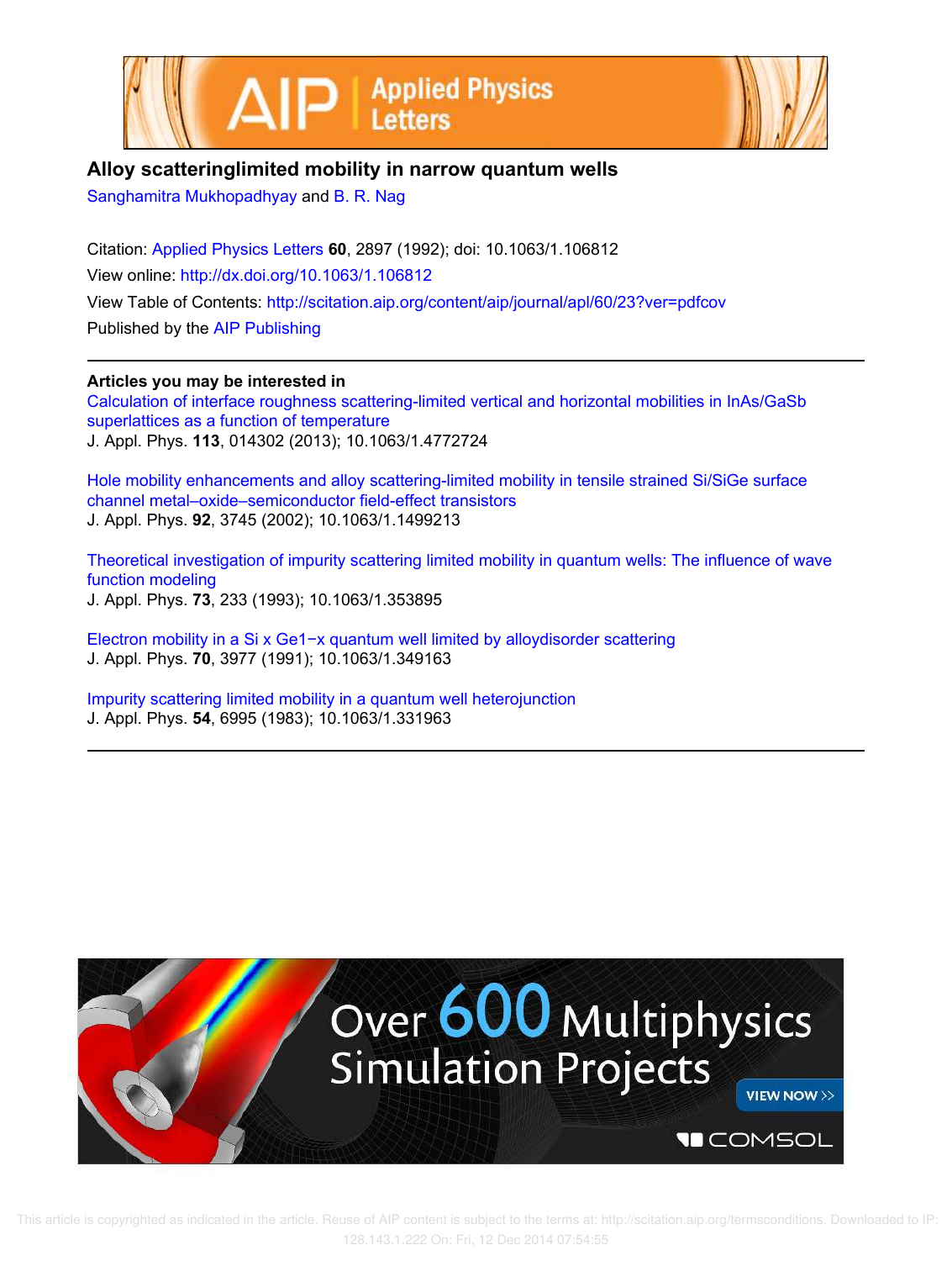## Alloy scattering-limited mobility in narrow quantum wells

Sanghamitra Mukhopadhyay and B. R. Nag

Calcutta University, Sisir Mitra Bhavan, 92 Acharya Prafulla Chandra Road, Calcutta -700 009, India

(Received 2 January 1992; accepted for publication 23 March 1992)

Alloy scattering-limited mobility is calculated for narrow quantum wells of  $GaAs/Ga_{0.7}Al_{0.3}As$ ,  $Ga_{0.47}In_{0.5}As/InP$ , and  $Al_{0.48}In_{0.5}As/Ga_{0.47}In_{0.53}As$  systems with widths down to 0.5 nm, taking into account the energy-band nonparabolicity and the effects of wave-function penetration into the barrier layer. Values of mobility are found to be significantly different from those given by the formulas derived earlier for wide wells.

Electrons are not fully confined in narrow quantum wells as the wave function extends significantly into the barrier layer for finite barrier potentials. Electrons spend part of the time in the barrier. layer in such wells. It has been shown<sup>1</sup> that the partial confinement causes a very large increase in the acoustic-phonon scattering-limited mobility for well widths smaller than 3 nm. However, alloy scattering is more important than acoustic-phonon scattering in quantum wells of mixed compounds.<sup>2</sup> It is independent of temperature and limits the mobility in such wells at low temperatures where phonon scattering is less important. Alloy scattering may be important also in narrow quantum wells of binary compounds, even though it is absent in wide wells of such compounds. When the electrons are partially in the barrier layer, they may be scattered by the alloy potentials in the barrier, the material of which may be a mixed compound. It is, therefore, of interest to study how alloy scattering-limited mobility is affected by the width of the wells for narrow wells. The purpose of this letter is to make such a study for the three quantum-well structures of current interest, namely, GaAs/Ga<sub>0.7</sub>Al<sub>0.7</sub>As, Ga<sub>0.47</sub>In<sub>0.53</sub>As/InP, and  $Ga_{0.47}In_{0.53}As/Al_{0.48}In_{0.52}As.$ 

Alloy scattering being elastic, its effect may be evaluated by using the relaxation-time approximation,<sup>3</sup> which gives the following expression for the mobility  $\mu$  when only one subband is occupied by the electrons:

$$
\mu = -|e| \int [m_e(E)/m_v(E)][1/S(E)] (\partial f_0/\partial E)E dE
$$
  
 
$$
\times \left( \int m_v(E) f_0 dE \right)^{-1}, \qquad (1)
$$

where *e* is the charge of an electron,  $f_0$  is the equilibrium distribution function for the electrons,  $S(E)$  is the total scattering rate for an electron of kinetic energy  $E, m_e(E)$ and  $m<sub>v</sub>(E)$  are, respectively, the energy and the velocity effective mass, given by

$$
m_e(E) = \hbar^2 k_{\parallel}^2 / 2E, \quad m_v(E) = \hbar^2 k_{\parallel} / (\partial E / \partial k), \tag{2}
$$

where  $k_{\parallel}$  is the in-plane wave vector corresponding to E.

The two masses of Eq. (2) are given for bulk semiconductors by  $m^*(1+\alpha E)$  and  $m^*(1+2\alpha E)$ , when the Kane dispersion relation, $3$  given below, is obeyed

$$
\hbar^2 k_{\parallel}^2 / 2m^* = E(1 + \alpha E), \tag{3}
$$

where  $m^*$  is the band-edge mass and  $\alpha$  is the nonparabolicity parameter. The bulk dispersion relation may be taken to be valid for wide wells, but it is modified for narrow wells due to the penetration of the wave function into the barrier layer. The values of  $m_e(E)$  and  $m_p(E)$  may be obtained for such wells by finding the energy eigenvalues for an in-plane wave vector  $k_{\parallel}$  as explained in Ref. 1.

Potentials causing the alloy scattering are assumed to be discontinuities of spherical shape in the crystal potential. The magnitude of the discontinuity and radius of the sphere are assumed to be  $E_1(z_0)$  and  $r_0(z_0)$  when the scattering center is at  $z_0$ . The potential may be expressed as a three-dimensional Fourier series in q as

$$
\Delta v = \sum_{\mathbf{q}} (4\pi/3) E_1(z_0) r_0^3(z_0) \exp(i\mathbf{q}_{\parallel} \cdot \mathbf{r}) \exp[iq_z(z - z_0)],
$$
\n(4)

where  $\bf{r}$  is the in-plane position vector,  $\bf{z}$  is the direction perpendicular to the quantum well interfaces,  $q_{\parallel}$  and  $q_z$  are the in-plane and  $z$  components of  $q$ . The volume of the sample is taken to be unity.

The matrix element for scattering is

$$
\langle \Psi^* | \Delta v | \Psi \rangle = \sum_{\mathbf{q}_{\parallel}, q_{z}} \int_{-\infty}^{\infty} F'(z) \Delta v(\mathbf{q}_{\parallel}, q_{z}) F(z)
$$

$$
\times \exp[i(\mathbf{k}_{\parallel} - \mathbf{k}_{\parallel}') \mathbf{r}] dr dz. \tag{5}
$$

where  $k'_{\parallel}$ ,  $k_{\parallel}$  are the in-plane electron wave vectors,  $\Psi'$ ,  $\Psi$ are the wave functions, and  $F'(z)$ ,  $F(z)$ , are the envelope functions corresponding to the  $k_{\parallel}$  and  $k_{\parallel}$  state. It may be noted that only the envelope function components of  $\Psi$ have been retained. The cell periodic parts are ignored, as these are assumed to be independent of  $k_{\parallel}$  in the envelope function approximation.

On using Eqs. (4) and (5), the matrix element reduces to

$$
\langle \Psi^{\prime \ast} | \Delta v | \Psi \rangle = (4\pi/3) E_1(z_0) r_0^3(z_0) |F(z_0)|^2, \tag{6}
$$

since the integral has a nonzero value only for  $k_{\parallel}$  $-k_{\parallel}^{\prime}+q_{\parallel}=0$ . The probability of scattering from the k<sub>||</sub> state to  $k_{\parallel}$  state is hence given by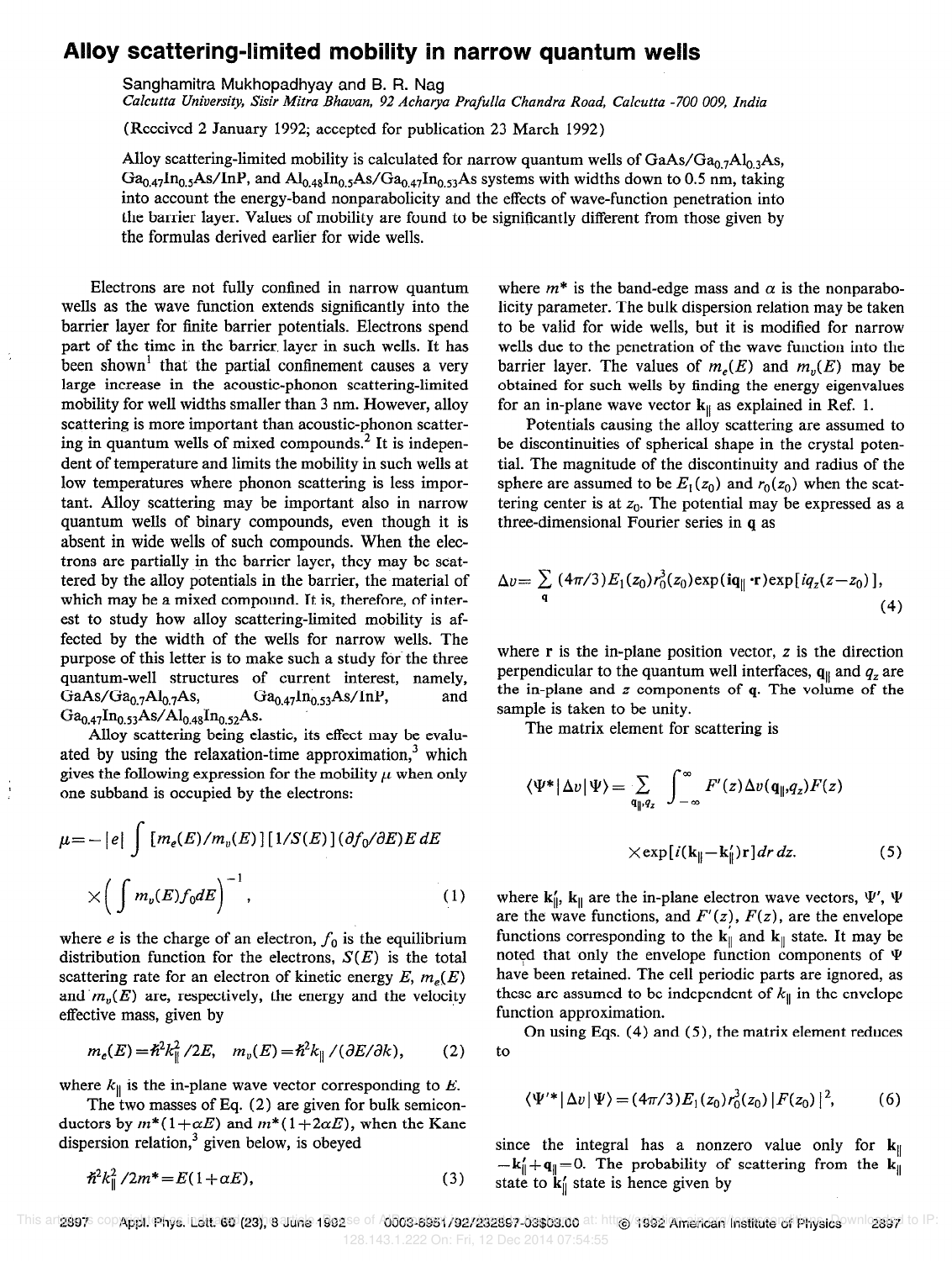TABLE I. Physical constants.

| Material                               | Lattice<br>constant $(\AA)$ | Effective<br>mass ratio | Nonparabolicity<br>parameter $(eV)^{-1}$ | Alloy<br>potential<br>(eV) |
|----------------------------------------|-----------------------------|-------------------------|------------------------------------------|----------------------------|
| GaAs                                   | 5.6533                      | 0.067                   | 0.885                                    | Ω                          |
| Ga <sub>0.7</sub> Al <sub>0.3</sub> As | 5.6533                      | 0.090                   | 0.631                                    | 1.56                       |
| <b>InP</b>                             | 5.8688                      | 0.078                   | 0.83                                     | 0                          |
| $Ga_{0.47}In_{0.53}As$                 | 5.8688                      | 0.042                   | 1.167                                    | 0.55                       |
| $Al_{0.48}$ In <sub>0.52</sub> As      | 5.8688                      | 0.08                    | 0.571                                    | 0.4.1.3                    |

$$
S(\mathbf{k}_{\parallel}, \mathbf{k}_{\parallel}') = (2\pi/\hbar) \int [(4\pi/3)E_1(z_0) r_0^3(z_0)]^2
$$
  
 
$$
\times |F(z_0)|^4 x (1-x) (N/2) \delta(E'-E) dz_0
$$
  

$$
= \int c_{\text{all}}(z_0) |F(z_0)|^4 \delta(E'-E) dz_0, \qquad (7)
$$

where

 $c_{\text{all}}(z_0) = (2\pi/\hslash) \left[ (4\pi/3) E_1(z_0) r_0^3(z_0) \right]^2 x \left[ 1 - x \right] N/2$ , (8)

and  $E'$  and  $E$  are the kinetic energies corresponding respectively to  $k_{\parallel}$  and  $k_{\parallel}$ . The concentration of scattering centers is taken to be independent of  $z_0$  and given by  $x(1-x)N/2$ , where  $N$  is the number of atoms per unit volume of the crystal, and  $x$  is the value of the fraction in a material with the symbol  $A_xB_{1-x}C$ .

On using Eq. (7), the total scattering rate  $S(E)$  is found to be

$$
S(E) = (1/2\pi\hbar^2)m_v(E)\int_{-\infty}^{\infty} c_{\rm all}(z_0)\left|F(z_0)\right|^4 dz_0.
$$
 (9)

Mobilities have been calculated for the GaAs/  $Ga_{0.7}Al_{0.3}As$ ,  $Ga_{0.47}In_{0.53}As/InP$ , and  $Ga_{0.47}In_{0.53}As/$  $Al_{0.48}In_{0.52}As$  wells of widths between 0.5 and 10 nm, by using the values of the physical constants given in Table I. Potential barriers for the GaAs/GaAlAs, GaInAs/InP and GaInAs/AlInAs were taken, respectively, as 0.275, 0.24, and 0.5 eV. Values of mobility are presented in Fig. 1.

Alloy scattering is usually neglected for the GaAs/ GaAlAs system, since the well material is a binary compound and has no alloy disorder. It is, however, found that though the contribution of alloy scattering may be considered negligible for wide wells, it starts being significant for quantum wells narrower than 10 nm. Electron mobility of 165 m<sup>2</sup>/V s has been reported<sup>5</sup> for a single-heterojunction well of GaAs/GaAlAs, the effective width of which works out to be about 20 nm. Present calculations, using an alloy potential<sup>6</sup> of 1.56 eV for  $Ga_{0.7}Al_{0.3}As$ , indicate that such high mobilities will not be obtained for doubleheterojunction wells if the width is made small. Alloy scattering which is independent of temperature, has a considerable contribution from about 10 nm and limits the mobility to much lower values.

Alloy scattering limits also the low temperature electron mobility in the GaInAs/InP system. It produces a mobility of about 4  $m^2/V$  s for a 10-nm-thick well. The mobility decreases approximately as the inverse of the well width down to about 4 nm as expected from the theory,



FIG. 1. Well-width dependence of alloy scattering-limited mobility in GaAs/GaAlAs, GaInAs/InP, and GaInAs/AlInAs quantum wells. I-GaAs/Ga<sub>0.7</sub>Al<sub>0.3</sub>As; II—Ga<sub>0.47</sub>In<sub>0.53</sub>As/InP;  $III(a)$  -  $Ga_{0.47}In_{0.53}As$ /  $III(b) - Ga_{0.47}In_{0.53}As$  $E_1$ (AlInAs) = 0.4  $Al_{0.48}In_{0.52}As,$ eV;  $Al_{0.48}In_{0.52}As, E_1(AlInAs) = 1.3$  eV.

neglecting the effects of finite barrier height. The present calculations, however, indicate a new feature that the mobility increases with decrease in the well width and has a very large value for wells narrower than 1 nm. The increase is due to the extension of the wave function into the InP layer, in which there is no alloy scattering. It may also be noted that our calculated value of alloy scattering-limited mobility for the well of 10-nm width is lower by a factor of about 4 in comparison to the value calculated earlier.<sup>7</sup> This difference is partly due to using the latest value,<sup>2</sup> 0.55 eV, for the alloy potential instead of 0.42 eV, estimated earlier.<sup>8</sup> It is also partly due to a difference of a factor of 3/4 in our formula with that derived earlier by using an alloy potential of a cylindrical geometry. The inclusion of band nonparabolicity in our analysis has also lowered the value of mobility.

Alloy scattering-limited mobility in the GaInAs/ AlInAs system has been calculated by using two values of alloy potentials<sup>9</sup> for AlInAs, 0.4 and 1.3 eV, since no established value is available and these two values appear to be the extreme limits. Lowering of the values of mobility for this system in comparison to those for  $Ga_{0.47}In_{0.53}As$ / InP wells may be understood by considering that the energy eigenvalues are higher in this system due to higher barrier potential and the effect of nonparabolicity is larger. It is also seen that for the potential of 0.4 eV, the mobility decreases approximately as  $1/L$  (L is the well width) down to about 3 nm, but for lower widths, it increases and the value for 0.5 nm is nearly the same as that for a 10-nm well. On the other hand, for an alloy potential of 1.3 eV for AlInAs, the mobility decreases faster than  $1/L$  down to the lowest width. These distinctive features are as expected. The difference in the two cases arises from the effects of